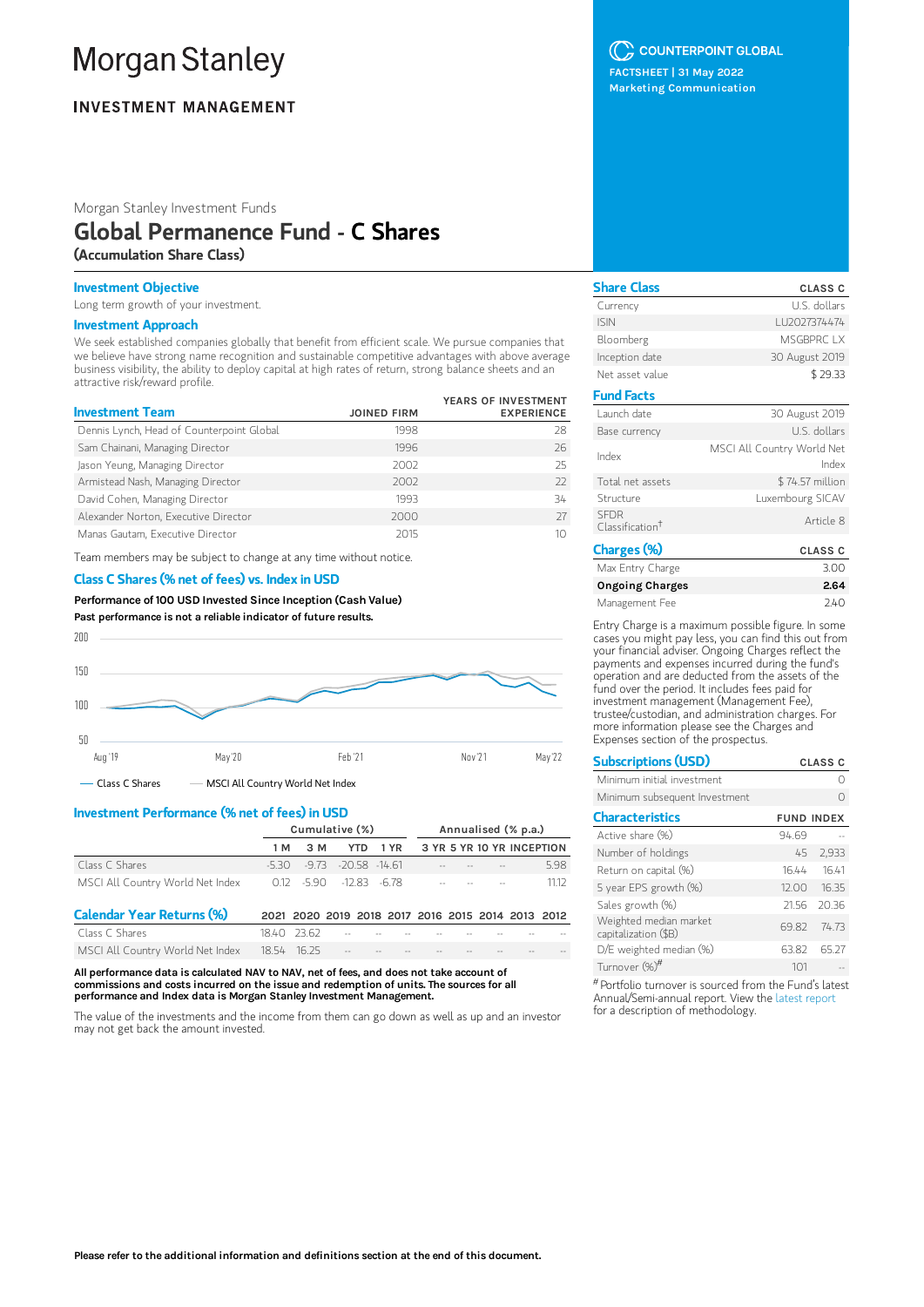# Top Countries (% of Total Net Assets)<sup>1</sup> FUND INDEX

|  | United States    | 40.43 | 60.55 |
|--|------------------|-------|-------|
|  | Canada           | 16.95 | 3.27  |
|  | France           | 11.81 | 2.84  |
|  | Netherlands      | 8.09  | 1.04  |
|  | United Kingdom   | 7.02  | 3.94  |
|  | India            | 5.13  | 1.45  |
|  | $\bullet$ Italy  | 1.43  | 0.60  |
|  | Brazil           | 1.30  | 0.63  |
|  | $\bigcirc$ Japan | 1.04  | 5.50  |
|  | Denmark          | 0.49  | 0.66  |
|  | Other            | 0.06  |       |
|  | Cash             | 6.21  |       |
|  |                  |       |       |

# Sector Allocation (% of Total Net Assets)<sup>1,2</sup> FUND INDEX

|  | Information<br>Technology | 21.96 | 21.34 |
|--|---------------------------|-------|-------|
|  | Consumer<br>Discretionary | 20.47 | 10.96 |
|  | Industrials               | 13.53 | 9.37  |
|  | Financials                | 13.33 | 14.77 |
|  | Health Care               | 9.88  | 12.32 |
|  | Consumer Staples          | 3.98  | 7.26  |
|  | Materials                 | 3.56  | 5.12  |
|  | Communication<br>Services | 2.53  | 7.82  |
|  | Energy                    | 2.01  | 5.17  |
|  | Real Estate               | 1.42  | 2.75  |
|  | Other                     | 1.10  |       |
|  | Cash                      | 6.21  |       |
|  |                           |       |       |

# Top Holdings (% of Total Net Assets)<sup>3</sup> FUND INDEX ASML Holding NV 6.60 0.39 Royalty Pharma Plc 5.64 0.02 Amazon.com Inc 5.36 1.81 Constellation Software Inc 5.25 0.05 Rentokil Initial PLC 5.25 0.02 HDFC Bank Ltd. 5.13 EssilorLuxottica 4.84 0.08 Canadian National Railway Co. 4.75 0.13 Topicus.com Inc 4.05 ServiceNow Inc 3.62 0.15 Total 50.49 --

<sup>†</sup> This Fund is classified as an Article 8 product under the Sustainable Finance Disclosure Regulation. Article 8 products are those which promote environmental or social characteristics and which integrate sustainability into the investment process in a binding manner. Before making any decision to invest in the fund mentioned herein, please refer to all the characteristics and objectives of the Fund noted in the current Prospectus and KIID at morganstanleyinvestmentfunds.com.

<sup>1</sup>May not sum to 100% due to the exclusion of other assets and liabilities. For additional information regarding sector classification/definitions please visit www.msci.com/gics and the glossary at www.morganstanley.com/im. These securities and percentage allocations are only for illustrative purposes and do not constitute, and should not be construed as, investment advice or recommendations with respect to the securities or investments mentioned. 2 p 3-

Please refer to the Prospectus for full risk disclosures, available at www.morganstanleyinvestmentfunds.com. All data as of 31.05.2022 and subject to change daily.

## Share Class C Risk and Reward Profile

| <b>Lower Risk</b>                |  |  |  |                                   | Higher Risk |  |  |
|----------------------------------|--|--|--|-----------------------------------|-------------|--|--|
|                                  |  |  |  |                                   |             |  |  |
| <b>Potentially Lower Rewards</b> |  |  |  | <b>Potentially Higher Rewards</b> |             |  |  |

The risk and reward category shown is based on historic data.

Historic figures are only a guide and may not be a reliable indicator of what

- may happen in the future. As such this category may change in the future.
- The higher the category, the greater the potential reward, but also the
- greater the risk of losing the investment. Category 1 does not indicate a risk free investment.
- The Fund is in this category because it invests in company shares and the fund's simulated and/or realised return has experienced high rises and falls historically.
- The Fund may be impacted by movements in the exchange rates between the Fund's currency and the currencies of the Fund's investments.

This rating does not take into account other risk factors which should be considered before investing, these include:

- The Fund relies on other parties to fulfill certain services, investments or transactions. If these parties become insolvent, it may expose the Fund to financial loss.
- Sustainability factors can pose risks to investments, for example: impact asset values, increased operational costs.
- $\bullet$ There may be an insufficient number of buyers or sellers which may affect the Fund's ability to buy or sell securities.
- Investment in China A-Shares via the Shanghai-Hong Kong and Shenzhen-Hong Kong Stock Connect programs may also entail additional risks, such as risks linked to the ownership of shares.
- There are increased risks of investing in emerging markets as political, legal and operational systems may be less developed than in developed markets.
- Past performance is not a reliable indicator of future results. Returns may increase or decrease as a result of currency fluctuations. The value of investments and the income from them can go down as well as up and investors may lose all or a substantial portion of his or her investment.
- The value of the investments and the income from them will vary and there can be no assurance that the Fund will achieve its investment objectives.
- Investments may be in a variety of currencies and therefore changes in rates of exchange between currencies may cause the value of investments to decrease or increase. Furthermore, the value of investments may be adversely affected by fluctuations in exchange rates between the investor's reference currency and the base currency of the investments.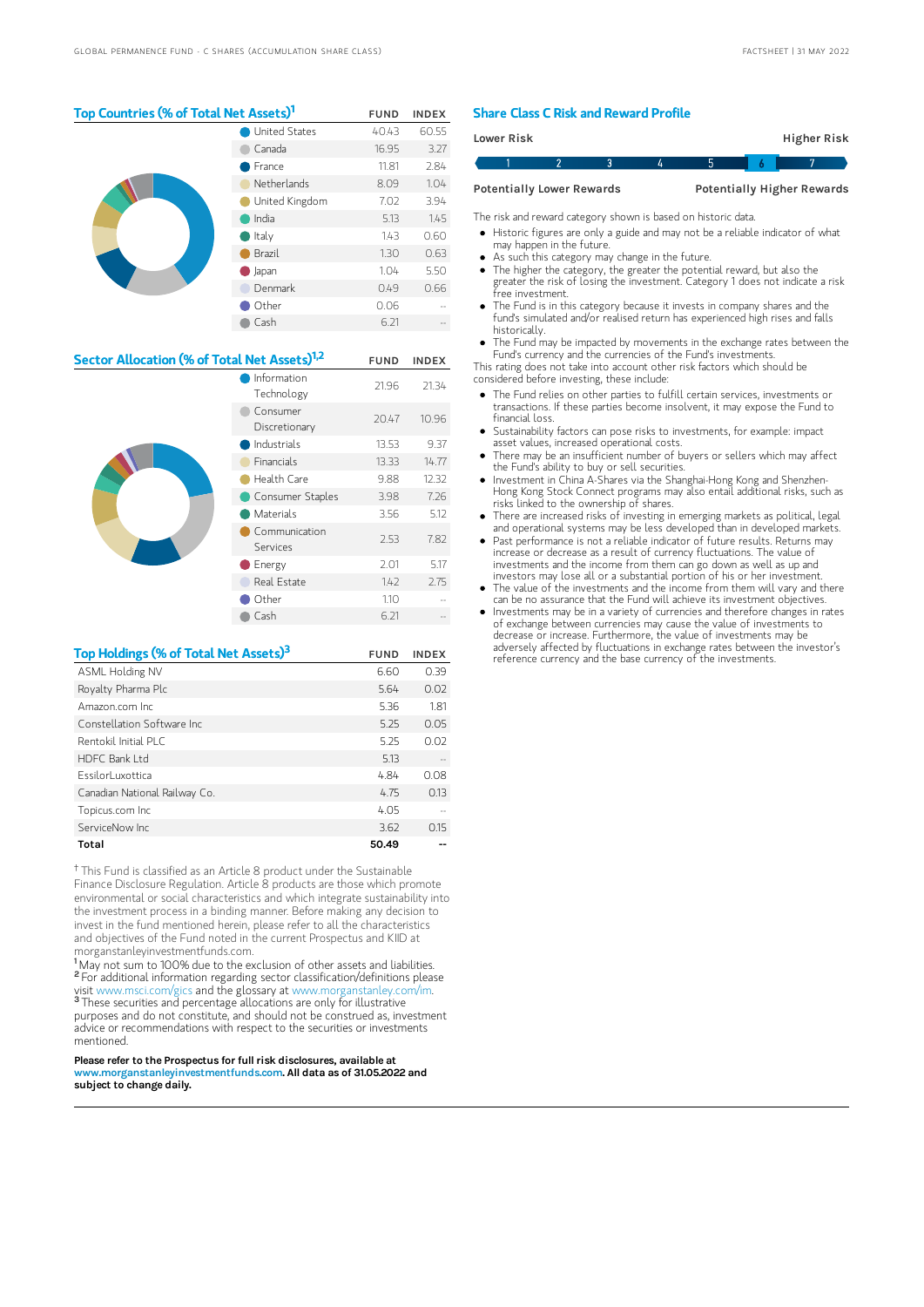This is a marketing communication. Applications for shares in the Fund should not be made without first consulting the current Prospectus and the Key Investor Information Document ("KIID"), which are available in English and in the official language of your local jurisdiction at [morganstanleyinvestmentfunds.com](https://www.morganstanley.com/im/msinvf/index.html) or free of charge from the Registered Office of Morgan Stanley Investment Funds, European Bank and Business Centre, 6B route de Trèves, L-2633 Senningerberg, R.C.S. Luxemburg B 29 192. A summary of investor rights is available in English at the same website. If the management company of the relevant Fund decides to terminate its arrangement for marketing that Fund in any EEA country where it is registered for sale, it will do so in accordance with the relevant UCITS rules.

#### DEFINITIONS

The 5 year Earnings Per Share (EPS) growth rate is the weighted average of earnings per share growth for all securities in the portfolio projected for the past five fiscal years. Earnings per share for a company is defined as total earnings divided by shares outstanding. Bloomberg stands for 'Bloomberg Global Identifier (BBGID)'. This is a unique 12 digit alphanumerical code designed to enable the identification of securities, such as the Morgan Stanley Investment Funds sub-funds at share class level, on a Bloomberg Terminal. The Bloomberg Terminal, a system provided by Bloomberg L.P., enables analysts to access and analyse real-time financial market data. Each Bloomberg code starts with the same BBG prefix, followed by nine further characters that we list here in this guide for each share class of each fund. Debt/equity (D/E) is a measure of a company's financial leverage calculated by dividing its total liabilities by stockholders' equity. Dividend yield is the ratio between how much a company pays out in dividends each year relative to its share price. ISIN is the international securities identification number (ISIN), a 12 digit code consisting of numbers and letters that distinctly identifies securities. NAV is the Net Asset Value per share of the Fund (NAV), which represents the value of the assets of a fund less its liabilities. Number of holdings provided are a typical range, not a maximum number. The portfolio may exceed this from time to time due to market conditions and outstanding trades. Return on capital is a measure of a company's efficiency at allocating the capital under its control to profitable investments, calculated by dividing net income minus dividends by total capital. Sales growth is the increase in sales over a specific period of time, often but not necessarily annually. Weighted median market capitalization is the point at which half of the market value of a portfolio or index is invested in stocks with a greater market cap, while the other half of the market value is invested in stocks with a lower market cap.

#### INDEX INFORMATION

The MSCI All Country World Index (ACWI) is a free float-adjusted market capitalization weighted index designed to measure the equity market performance of developed and emerging markets. The term "free float" represents the portion of shares outstanding that are deemed to be available for purchase in the public equity markets by investors. The performance of the Index is listed in U.S. dollars and assumes reinvestment of net dividends. The index is unmanaged and does not include any expenses, fees or sales charges. It is not possible to invest directly in an index.

#### **DISTRIBUTION**

This communication is only intended for and will only be distributed to persons resident in jurisdictions where such distribution or availability would not be contrary to local laws or regulations. In particular, the Shares are not for distribution to US persons.

Ireland: MSIM Fund Management (Ireland) Limited. Registered Office: The Observatory, 7-11 Sir John Rogerson's Quay, Dublin 2, D02 VC42, Ireland. Registered in Ireland as a private company limited by shares under company number 616661. MSIM Fund Management (Ireland) Limited is regulated by the Central Bank of Ireland. United Kingdom: Morgan Stanley Investment Management Limited is authorised and regulated by the Financial Conduct Authority. Registered in England. Registered No. 1981121. Registered Office: 25 Cabot Square, Canary Wharf, London E14 4QA, authorised and regulated by the Financial Conduct Authority. Dubai: Morgan Stanley Investment Management Limited (Representative Office, Unit Precinct 3-7th Floor-Unit 701 and 702, Level 7, Gate Precinct Building 3, Dubai International Financial Centre, Dubai, 506501, United Arab<br>Emirates. Telephone: +97 (0)14 709 7158). **Italy:** MSIM Fund Management (Ireland)Limited, Milan Branch (Sede Secondaria di Milano) is a branch of MSIM Fund Management (Ireland) Limited, a company registered in Ireland, regulated by the Central Bank of Ireland and whose registered office is at The Observatory, 7-11 Sir John Rogerson's Quay, Dublin 2, D02 VC42, Ireland. MSIM Fund Management (Ireland) Limited Milan Branch (Sede Secondaria di Milano) with seat in Palazzo Serbelloni Corso Venezia, 16 20121 Milano, Italy, is registered in Italy with company number and VAT number 11488280964. The Netherlands: MSIM Fund Management (Ireland) Limited, Rembrandt Tower, 11th Floor Amstelplein 1 1096HA, Netherlands. Telephone: 31 2-0462-1300. Morgan Stanley Investment

Management is a branch office of MSIM Fund Management (Ireland) Limited. MSIM Fund Management (Ireland) Limited is regulated by the Central Bank of Ireland. France: MSIM Fund Management (Ireland) Limited, Paris Branch is a branch of MSIM Fund Management (Ireland) Limited, a company registered in Ireland, regulated by the Central Bank of Ireland and whose registered office is at The Observatory, 7-11 Sir John Rogerson's Quay, Dublin 2, D02 VC42, Ireland. MSIM Fund Management (Ireland) Limited Paris Branch with seat at 61 rue de Monceau 75008 Paris, France, is registered in France with company number 890 071 863 RCS. Spain: MSIM Fund Management (Ireland) Limited, Sucursal en España is a branch of MSIM Fund Management (Ireland) Limited, a company registered in Ireland, regulated by the Central Bank of Ireland and whose registered office is at The Observatory, 7-11 Sir John Rogerson's Quay, Dublin 2, D02 VC42, Ireland. MSIM Fund Management (Ireland) Limited, Sucursal en España with seat in Calle Serrano 55, 28006, Madrid, Spain, is registered in Spain with tax identification number W0058820B. Switzerland: Morgan Stanley & Co. International plc, London, Zurich Branch Authorised and regulated by the Eidgenössische Finanzmarktaufsicht ("FINMA"). Registered with the Register of Commerce Zurich CHE-115.415.770. Registered Office: Beethovenstrasse 33, 8002 Zurich, Switzerland, Telephone +41 (0) 44 588 1000. Facsimile Fax: +41(0) 44 588 1074.

Australia: This publication is disseminated in Australia by Morgan Stanley Investment Management (Australia) Pty Limited ACN: 122040037, AFSL No. 314182, which accepts responsibility for its contents. This publication, and any access to it, is intended only for "wholesale clients" within the meaning of the Australian Corporations Act. Hong Kong: This document has been issued by Morgan Stanley Asia Limited for use in Hong Kong and shall only be made available to "professional investors" as defined under the Securities and Futures Ordinance of Hong Kong (Cap 571). The contents of this document have not been reviewed nor approved by any regulatory authority including the Securities and Futures Commission in Hong Kong. Accordingly, save where an exemption is available under the relevant law, this document shall not be issued, circulated, distributed, directed at, or made available to, the public in Hong Kong. Singapore: This publication should not be considered to be the subject of an invitation for subscription or purchase, whether directly or indirectly, to the public or any member of the public in Singapore other than (i) to an institutional investor under section 304 of the Securities and Futures Act, Chapter 289 of Singapore ("SFA"), (ii) to a "relevant person" (which includes an accredited investor) pursuant to section 305 of the SFA, and such distribution is in accordance with the conditions specified in section 305 of the SFA; or (iii) otherwise pursuant to, and in accordance with the conditions of, any other applicable provision of the SFA. In particular, for investment funds that are not authorized or recognized by the MAS, units in such funds are not allowed to be offered to the retail public; any written material issued to persons as aforementioned in connection with an offer is not a prospectus as defined in the SFA and, accordingly, statutory liability under the SFA in relation to the content of prospectuses does not apply, and investors should consider carefully whether the investment is suitable for them. This publication has not been reviewed by the Monetary Authority of Singapore.

Chile: Neither the Fund nor the interests in the Fund are registered in the Registry of Offshore Securities (el Registro de Valores Extranjeros) or subject to the supervision of the Commission for the Financial Market (la Comisión para el Mercado Financiero). This document and other offering materials relating to the offer of the interests in the Fund do not constitute a public offer of, or an invitation to subscribe for or purchase, the Fund interests in the Republic of Chile, other than to individually identified purchasers pursuant to a private offering within the meaning of Article 4 of the Chilean Securities Act (la Ley del Mercado de Valores) (an offer that is "addressed to the public at large or to a certain sector or specific group of the public").

Peru: The interests in the Fund have not been and will not be registered in Peru under Decreto Legislativo 862: Ley de Fondos de Inversión y sus Sociedades Administradoras or under Decreto Legislativo 861: Ley del Mercado de Valores (the "Securities Market Law"), and are being offered to institutional investors only (as defined in article 8 of the Securities Market Law) pursuant to a private placement, according to article 5 of the Securities Earry parsaant to a private patternent, according to article 5 or the 50<br>Market Law. The interests in the Fund have not been registered in the securities market public registry (Registro Público del Mercado de Valores) maintained by, and the offering of the Fund interests in Peru is not subject to the supervision of, the Superintendencia del Mercado de Valores. Any transfers of the Fund interests shall be subject to the limitations contained in the Securities Market Law and the regulations issued thereunder.

#### IMPORTANT INFORMATION

EMEA: This marketing communication has been issued by MSIM Fund Management (Ireland) Limited. MSIM Fund Management (Ireland) Limited is regulated by the Central Bank of Ireland. MSIM Fund Management (Ireland) Limited is incorporated in Ireland as a private company limited by shares with company registration number 616661 and has its registered address at The Observatory, 7-11 Sir John